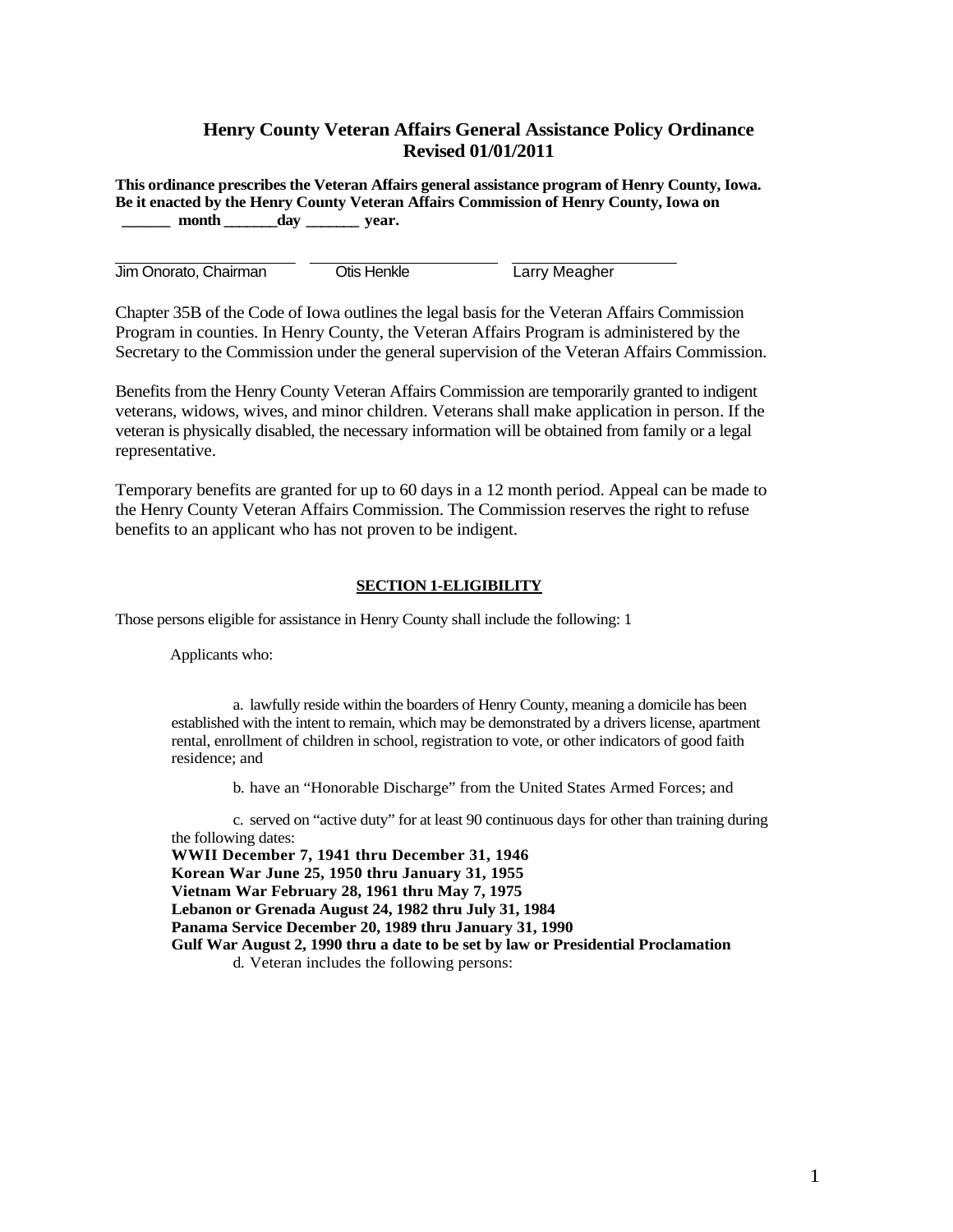(1) Former members of the reserve forces of the United States who served at least twenty years in the reserves forces after January 28, 1973, and who were discharged under honorable conditions. However a member of the reserve forces of the United States who completed a minimum aggregate of ninety days of active federal service, other than training, and was discharged under honorable conditions, or was retired under Title X of the United States Code shall be included as a veteran.

(2) Former members of the Iowa National Guard who served at least twenty years in the Iowa national guard after January 28, 1973, and who where discharged under honorable conditions. However a member of the Iowa national guard who was activated for federal duty, other than training, for a minimum aggregate of ninety days, and was discharged under honorable conditions or was retired under Title X of the United States Code shall be included as a veteran.

(3) Former members of the active oceangoing merchant marines who served during World War II at any time between December 7, 1941 and December 31, 1946, both dates inclusive, who were discharged under honorable conditions.

(4) Former members of the women's air force service pilots and other persons who have been conferred veterans status based on their civilian duties during World War II in accordance with federal pub. L. No. 95-202, 38USC. } 106.

Henry County Commission of Veteran Affairs also considers ALL peacetime veterans eligible for assistance with Henry County Veteran Affairs Commission and their spouses and surviving spouses and dependent and minor children.

e. are 18 years old; and

f. are the spouse, widow or dependent of a Veteran who meets the above criteria; and

g. have completed and signed an application for assistance from Henry County Veteran Affairs; and

h. have monthly income and liquid assets combined of less than 125% of the federal poverty guidelines; and

**i.** have non-exempt resources of less than \$200.00; and

j. have made application for and complied with all requirements of all other assistance programs for which the applicant may be eligible and maybe awaiting approval and receipt; and

k. seek full-time employment and register with Workforce Development and those employment agencies which are determined by the Director to be appropriate, comply with the requirements of those agencies, and accept work and training as offered; and

l. if physically or mentally unable to work, applicant must provide a doctor's written verification of diagnosis and length of illness and state the applicant is unable to work full-time.

### **SECTION 2-FINANCIAL ELIGIBILITY** 1.

Determining income eligibility:

a. the total income of the household living unit for thirty (30) days prior to the date of application will be considered; and

b. all income received by the applicant's household shall be considered, including but not limited to net wages, child support, retirement benefits, disability benefits, investment income, rental income, income from trust funds, gifts, loans, and any assistance received from public or private entities, including food stamps; and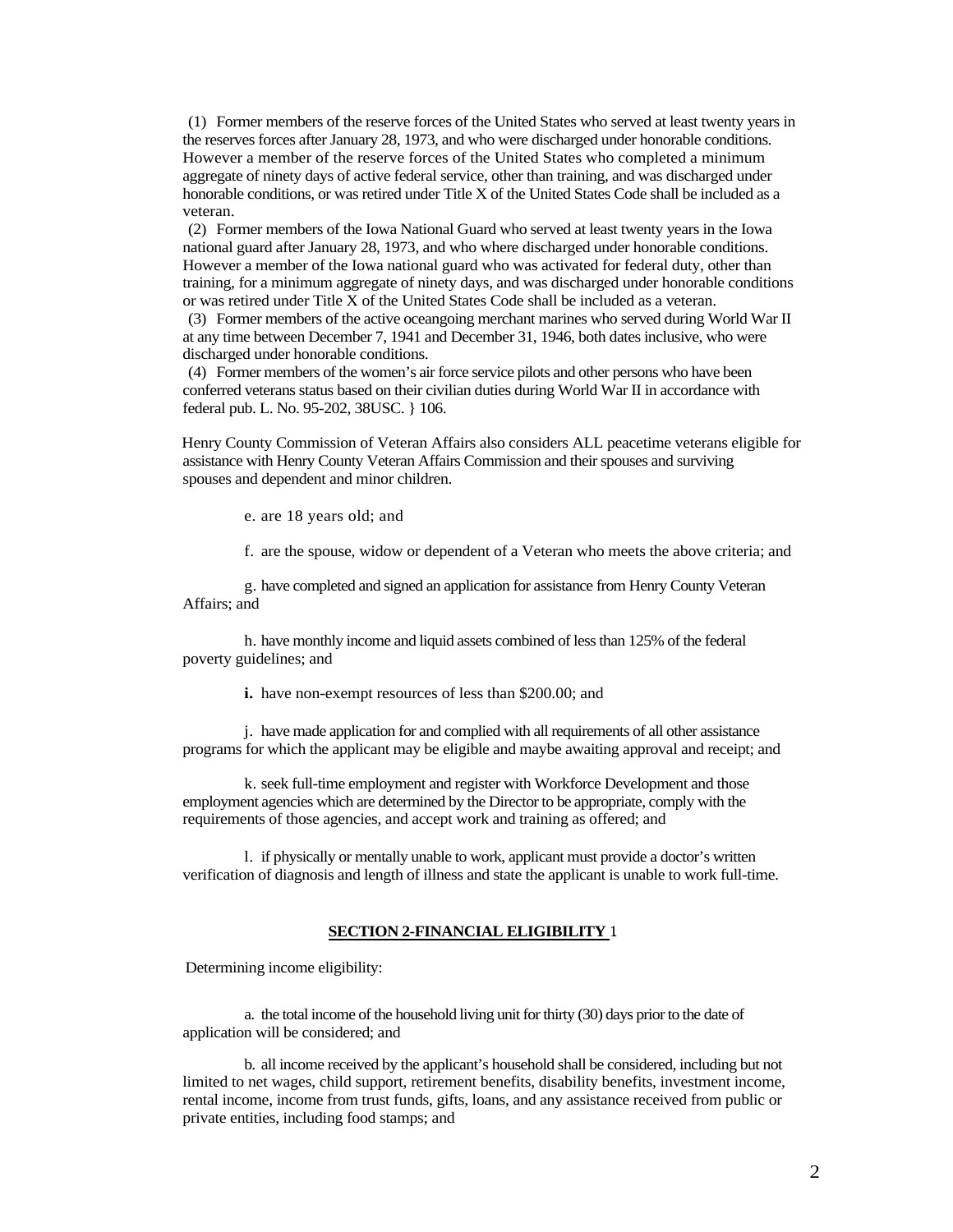c. proof of income shall be required for determining eligibility for general assistance, failure to provide proof of income shall result in denial of benefits or a pended application.

# 2. Determining countable resources:

a. resources shall include liquid assets including but not limited to checking or savings accounts, cash on hand, stocks, bonds or other investments, the total value of such assets shall be considered an available resource; and

b. all real property shall be considered a resource at net value (value of property less remaining payments/mortgage), except exempted property identified in this ordinance; and

c. excluded as countable resources are household goods, personal effects, a homestead, equity a family home or farm, an equity not to exceed \$2,500 in one motor vehicle (equity is defined as the Blue Book price less remaining loan balance), life insurance with no cash surrender value, equity not to exceed \$2,500 in one funeral contract or burial trust for each member of the household living unit, tools of an actively pursued trade; and

d. when the value of one or more exempted resources exceeds the specified amount, the excess must be counted as available resources; and

e. all resources, other than excluded above, shall be considered as available to meet basic needs and must be used for such; and

f. if resources are available to meet the request at the general assistance standard, no eligibility exists; and

g. if resources are available to partially meet the need, they must be utilized prior to eligibility for assistance.

## **SECTION 3-GENERAL ASSISTANCE REQUIREMENTS**

## 1. Application for Assistance:

a. all applicants for general assistance must complete a Veteran Affairs General Assistance application in its entirety; and

b. discharge document or separation paper which reflects discharge under Honorable Conditions; and

c. social security card; and

d. certificate of marriage (if applicable) or verification of common law marriage; and e. birth certificates of children under 18 years of age (if applicable); and

f. the applicant must also have an interview with the Director or their designee prior to approval for assistance; and

g. eligibility will be determined within 30 days of receipt of complete application and interview, so long as all required documentation has been provided; and

h. applicants will receive a written notice of eligibility determination. 2. Employment: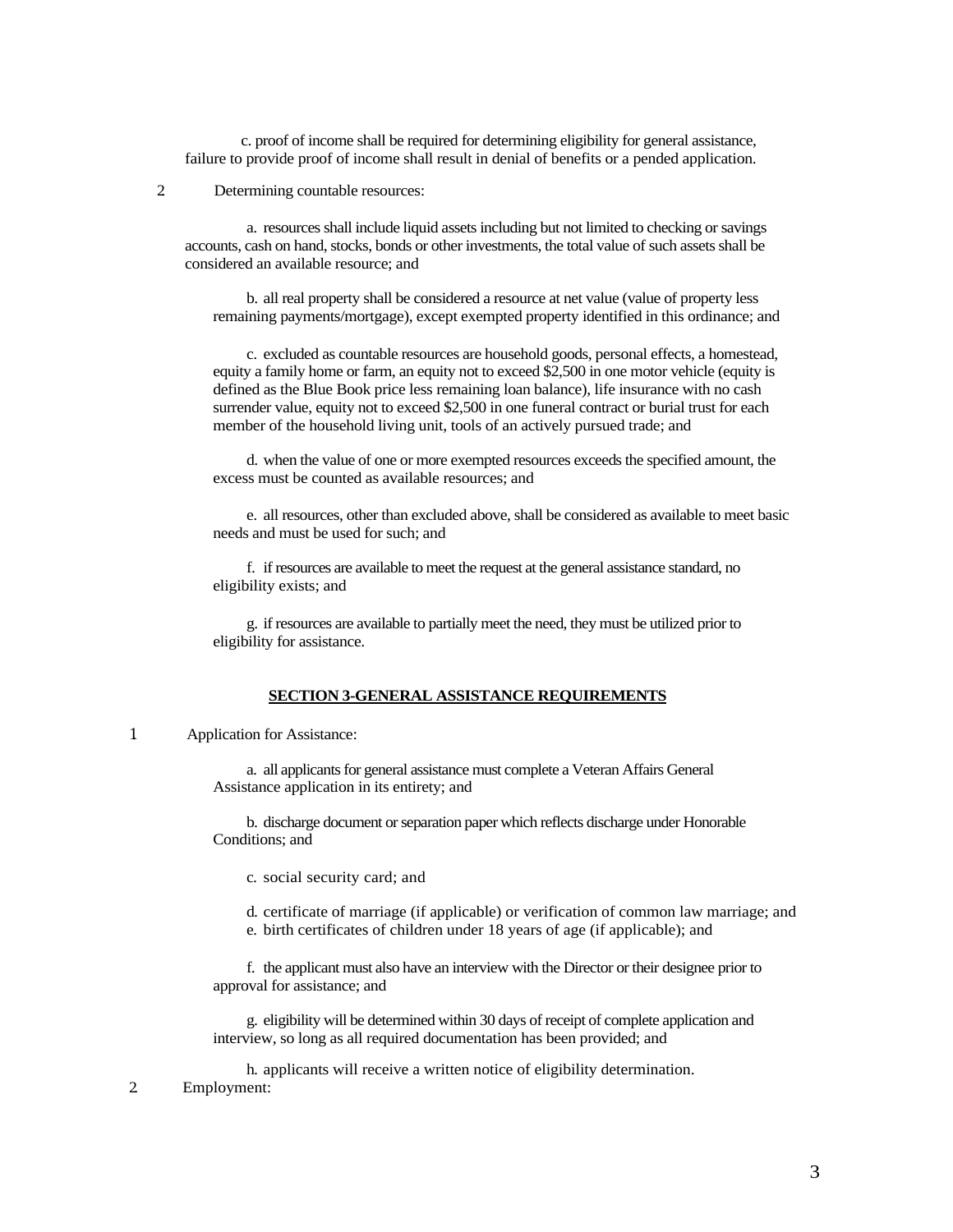a. applicants for or recipients of general assistance who are under 65 years of age and not disabled will be required to register with the Workforce Development Center; and

b. applicants who are 65 years of age or older or who are physically or mentally disabled will not be required to register for employment; and

c. any applicant for general assistance who must seek employment shall be required to provide reasonable proof he or she is actively seeking employment or has registered with the Workforce Development Center; and

d. a refusal or failure to actively seek employment, or refusal or failure to accept a reasonable employment offer may disqualify the applicant from receiving benefits under this ordinance; and

e. an applicant who has been laid off from work temporarily shall provide a written statement from the employer stating they will be called back to work; and

f. an exception to this ordinance is if a person is has written excuse from a medical doctor, physician assistant or accredited registered nurse practitioner stating the individual is unable to work full-time; and

g. all members of the household living unit 18 years of age or older are required to comply with this section.

### **SECTION 4-BENEFITS**

1. Scope of Assistance:

a. the forms of assistance hereinafter described shall be available only for current bills or expenses; and

b. assistance is not available for bills or expenses accrued prior to application for general assistance; and

c. assistance shall not be granted more than twice during a 60 day period; and

d. general assistance shall not be extended to any applicant or household member where financial assistance has already been provided within 365 days.

#### 2. Rent:

a. payment for actual rent, up to a maximum of \$200.00 per month; and

b. no payment will be made for deposits; and

c. a copy of the lease agreement with the veteran or member of the household members name on the lease shall be required; or

d. a written statement from the landlord stating the applicant rents from them, the amount of current rent and signature of the landlord with their mailing address; and

e. no rental payments will be made to relatives of the applicant or member of the household; and

f. there shall be a 60 day limitation from the date of approval for rental assistance under this ordinance, assistance shall be issued no more than twice in the 60 day period.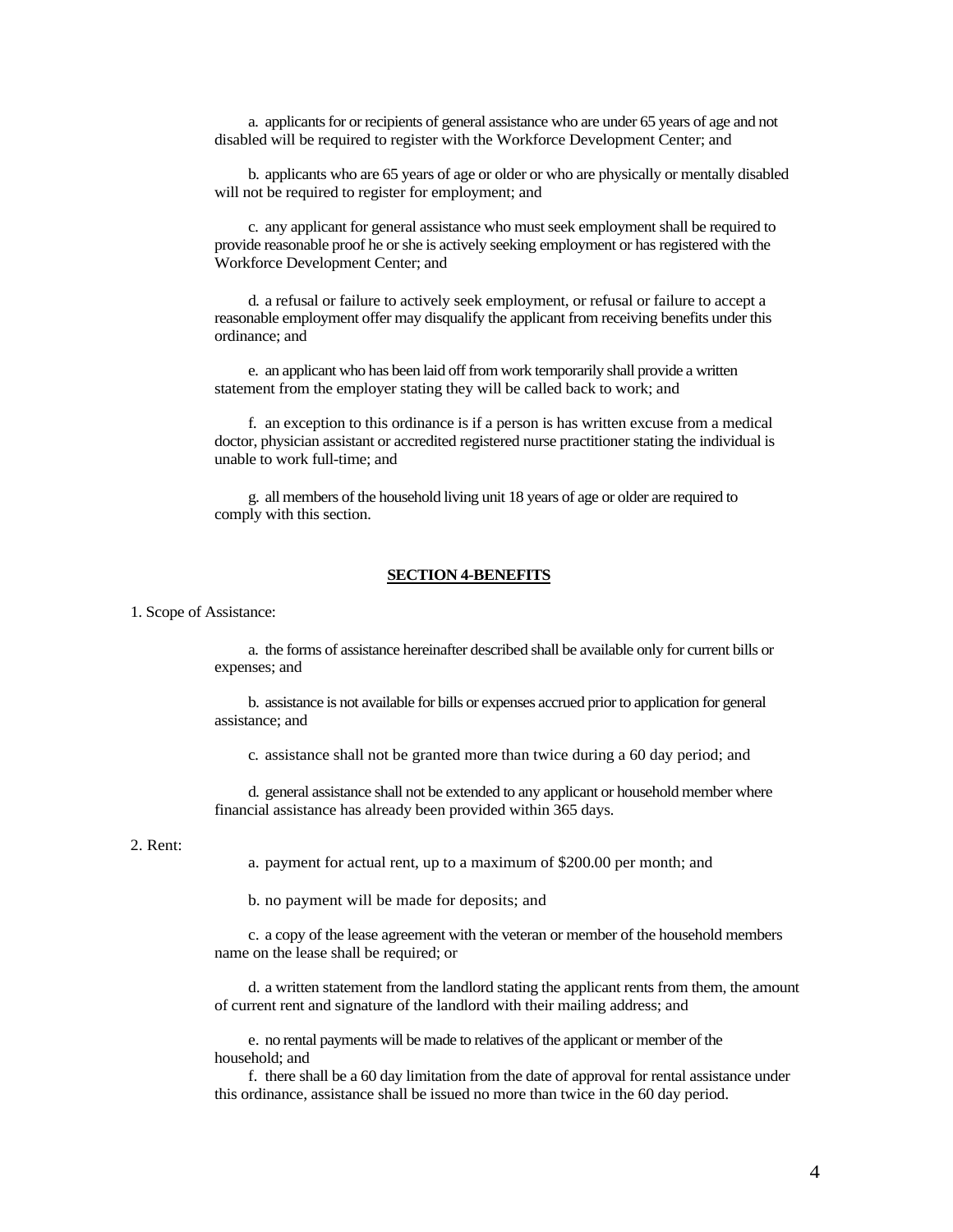### 3. Utilities:

a. payment of an actual current utility bill (less sales tax) for lights, heat, water and cooking, not to exceed \$200.00; and

b. no payment will be made for deposits or re-connections; and

c. a copy of the current utility bill in the name of the applicant or member of the household shall be required; and

d. there shall be a 60 day limitation from the date of approval for utility assistance under this ordinance, assistance shall be issued no more than twice during the 60 day period.

# 4. Food:

a. food vouchers may be issued in the amount of \$25.00 for a household of one or \$50.00 for a household of two or more; or

b. the applicant may access the local food pantries for food; and

c. there shall be a 60 day limitation from the date of approval for a food voucher, assistance shall be granted no more than twice in a 60 day period; and

d. an applicant may not receive a food voucher and access the food panty in the same month.

5. Medical and Drugs:

a. general assistance for prescription drugs and other necessary medical supplies shall not exceed \$150.00 to any applicant or household member within 365 days.

6. Burial costs may be paid to a funeral home when:

a. payment will only be made for an indigent person who is a legal resident of Henry County; and

b. the deceased person would have been eligible to receive assistance under the provisions of this ordinance in the month of death; or

c. income of the available spouse must be within general assistance income standards unless exception is granted; or

d. application for burial assistance must be made within thirty (30) days of the indigent person's death; and

e. all of the deceased assets must be applied toward burial expenses, if there is no surviving spouse, including cash on hand and funds in checking and savings accounts, or savings certificates; and

f. death benefits may be available from employment, railroad retirement, pension plans, VA benefits, life insurance policy, prepaid burial agreements or social security. The family of the deceased must apply for these benefits and apply them to the burial; and

g. no more than one thousand two hundred dollars (\$1,200.00) will be paid by Henry County per burial and the county shall not provide for partial burial costs if arrangements exceed the established limit; and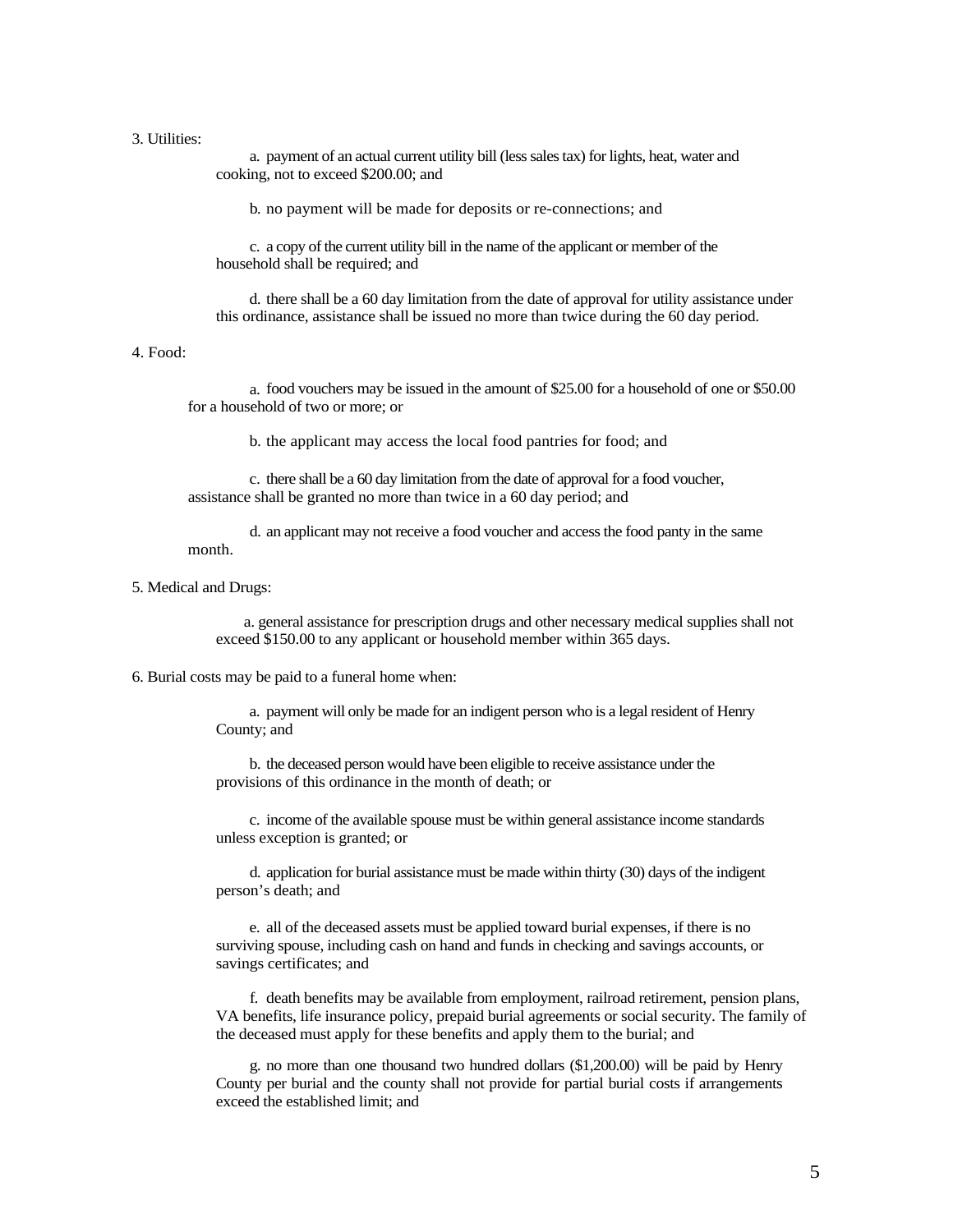h. costs towards which the \$1,200.00 maybe applied shall include;

- 1. preparation and embalming of the body
- 2. services of funeral director and staff
- 3. use of facilities and equipment
- 4. casket and grave liner
- 5. transportation from place of death to internment within Henry County
- 6. cremation and urn

i. if death benefits identified in h above exceed \$1,200.00 Henry County will not approve a General Assistance burial application.

# **SECTION 5-FORM**

Assistance shall be purchased directly from the supplier for the applicant or the applicant's household living unit. Payment will be through a warrant issued out of the Henry County Auditors office and according to the Henry County Auditors monthly disbursement schedule.

#### **SECTION 6-AGREEMENT TO REIMBURSE**

1. Recovery Efforts for Veteran Affairs General Assistance Recipients:

a. Henry County reserves the right to enact the provisions of Section 252.13, Code of Iowa, if it appears that the possibility of recovery of assistance exists; and

b. applicants who have applied for federal benefits must sign an Interim Assistance Agreement with Henry County, if applicable.

# **SECTION 7-WITHELD OR FALSE INFORMATION**

If it becomes apparent that an applicant or recipient has knowingly withheld or provided false information in order to gain eligibility for or continue to be eligible for General Assistance, that applicant or recipient will be ineligible for General Assistance for one year.

# **SECTION 8-APPEALS**

1. Right to a Hearing:

a. applicants are entitled to a hearing if assistance is denied; or

b. failure to determine applicant's eligibility, and if found eligible, grant assistance within 3 days of the of the application; or

c. amount of assistance granted.

2. Informing of Decision and Right to Appeal:

a. applicants shall be informed in writing of the decision and basis for the decision relating to their application on the date the application is initially reviewed; and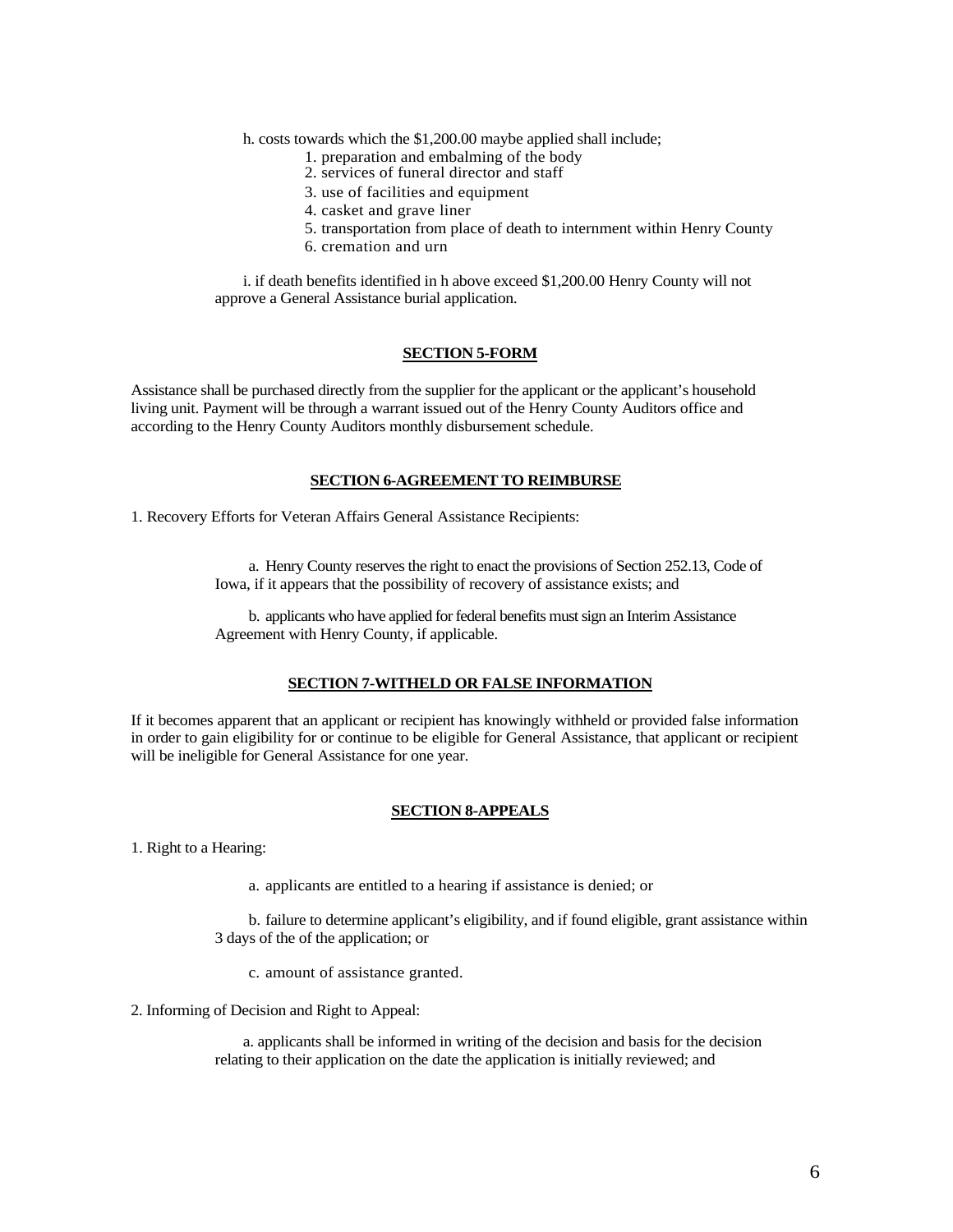b. notice to appeal the decision will be in the form of written communication on the Notice of Decision provided regarding the approval or denial of their general assistance application; and

c. the applicant may be represented by themselves or a representative of their choice;

d. if the applicant represents themselves by attorney, attorney fees shall be the responsibility of the applicant;

### 3. Appeal Request:

a. applicants must provide written notice with in ten (10) days of the date on the Notice of Decision to the Director of General Assistance requesting an appeal of the determination; and

b. the applicants written request for an appeal must provide the applicants current address and telephone number and state the reason(s) for the appeal; and

c. the written request for an appeal may be delivered in person to the General Assistance office or by regular mail, if delivered by regular mail the cancellation date on the envelope must be within ten (10) days of the date on the general assistance Notice of Decision; and

d. an appeal request cannot be denied except where the applicant has abandoned or withdrawn the request in writing on or prior to the day of the appeal hearing; and

e. an applicants failure to show for the appeal hearing shall be considered an abandoned appeal and the Notice of Decision will remain in effect; and

f. an applicant withdraws or abandons an appeal they have no further standing to have the original decision reconsidered.

#### 4. Appeals Hearing:

a. upon receipt of a properly submitted appeal request the Director shall forward the appeal to the Henry County Veteran Affairs Commission; and

b. the Commissioners shall hold a meeting within 5 business from the date the Director received the appeal notice; and

c. the applicant shall be informed immediately, by telephone and ordinary mail, of the date and time of the hearing before the Henry County Veteran Affairs Commission; and

d. the applicant and his or her representative, upon written authorization, shall be granted access by the Director or designee access to their general assistance file if a request is made; and

e. the Henry County Veteran Affairs Commission shall hear the appeal de novo at the time scheduled unless continuance is requested by the applicant; and

f. the commission may set reasonable time limits for the present action of the parties at any appeal; and

g. the applicant shall be permitted to submit whatever evidence desired in support of the appeal including testifying, having other witnesses testify, offering documentary evidence and reasonable cross examination of other witnesses, if present (the technical rules of evidence shall not apply); and